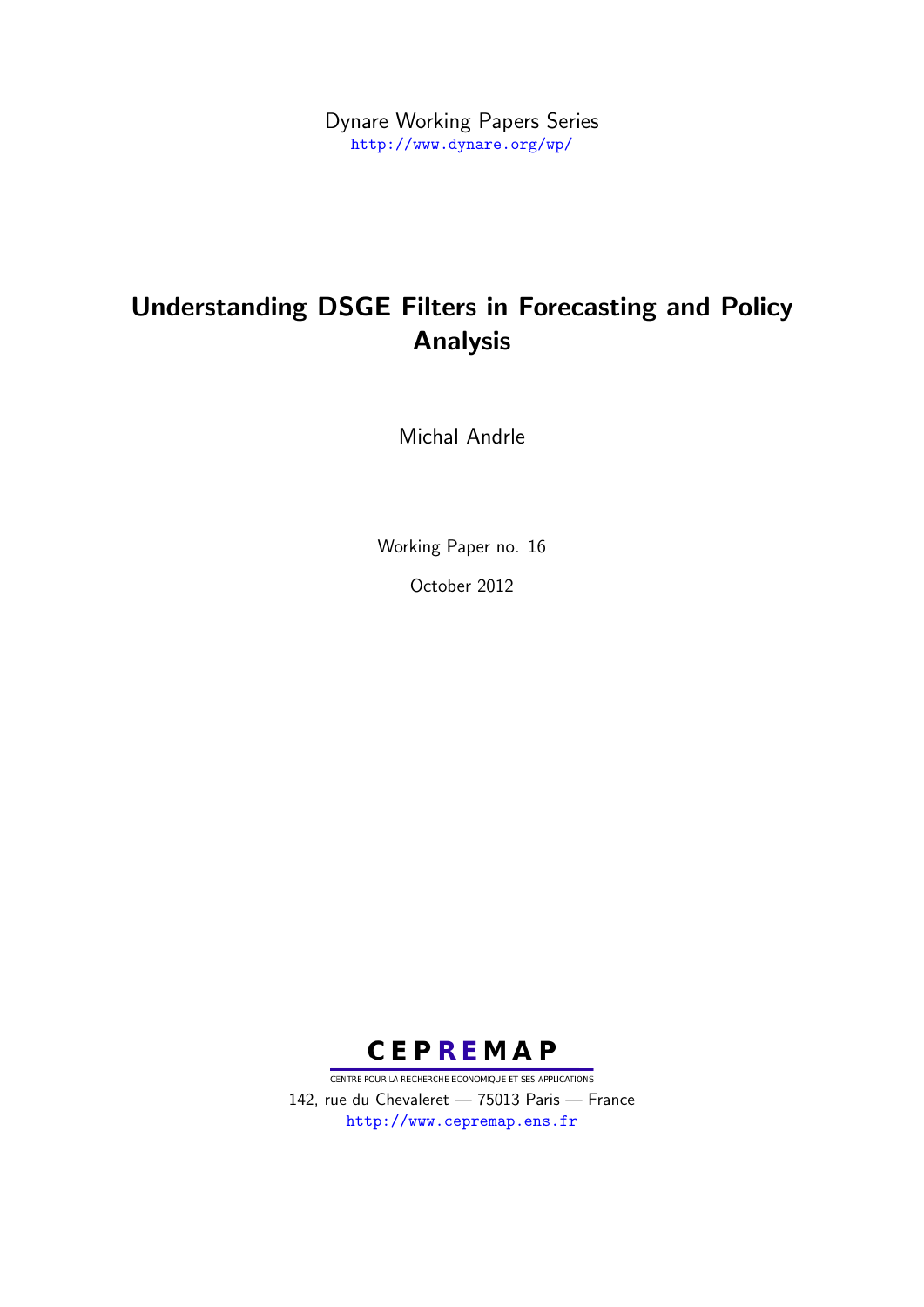# Understanding DSGE Filters in Forecasting and Policy Analysis

Michal Andrle<sup>1</sup>

*International Monetary Fund, Research Dept., 700 19th St. N.W., Washington, D.C., 20431, USA*

## Abstract

The paper introduces methods that allow analysts to (i) decompose the estimates of unobserved quantities into observed data and (ii) impose subjective prior constraints on path estimates of unobserved shocks in structural economic models. For instance, decomposition of output gap to output, inflation, interest rates and other observables contribution is feasible. The intuitive nature and the analytical clarity of procedures suggested are appealing for policy-related and forecasting models. The paper brings some of the power embodied in the theory of linear multivariate filters, namely relatinship between Kalman and Wiener-Kolmogorov filtering, into the area of structural multivariate models, expressed in linear state-space form.

*Keywords:* filter, DSGE, state-space, observables decomposition, judgement *JEL Codes:* C10, E50

#### 1. Introduction

This paper puts forth a decomposition of unobserved quantities into contributions of observed data as a useful tool for students of business cycles who use linearized Dynamic Stochastic General Equilibrium (DSGE) models. The reason for using such a decomposition is that it can reveal how observed data say on output, inflation, interest rates, etc., contribute to an estimated total factor productivity shock, output gap estimate, preference shocks or any other unobserved variable. This decomposition will be referred to as *observables decomposition* in the text. One can think of the procedure as a counterpart to a standard 'shock decomposition', where observed data series are expressed as contributions of estimated structural shocks.<sup>2</sup> An example of an important variable is the output gap, where one can clearly trace contributions of input data using methods presented below.

Techniques proposed in the paper provide also a natural approach to analysis of historical data revisions and news effects, when new data become available. A decomposition of individual data series or data points is easily mapped to model variables. This has proven to be useful in forecasting with DSGE models, as changes in the initial state of the economy and the forecast can be linked to changes in the observed data easily.

The organizing principle of the paper is the linear filter representation of the model. Acknowledging explicitly that estimated structural shocks in a structural model are identified by a two-sided linear multivariate filter, implied by the state-space form of the model is crucial for the analysis. It opens DSGE models to techniques associated with theory of linear (multivariate) filters both in time and frequency domains. Importantly, it is key to recall that a Kalman filter is just that – a linear filter.

From a policy analysis point of view there are two related papers making use of procedures proposed in the text. Andrle, Hlédik, Kameník, and Vlček (2009) demonstrate the use of filtering techniques and observables decompositions within the forecasting and policy system of the Czech National Bank. Further, Andrle (2012) uses the methods described below to analyze the output gap estimation methods, their revision properties and news effects.

<sup>✩</sup>The views expressed herein are those of the author and should not be attributed to the International Monetary Fund, its Executive Board, or its management.

<sup>&</sup>lt;sup>1</sup>I would like to thank to Jan Brŭha and participants of 8<sup>th</sup> Dynare conference, Zurich, for comments. I have benefited from discussions with Jaromir Benes, Jan Brŭha, Ondra Kameník, Antti Ripatti, Jan Vlček and Anders Warne. The core of approach introduced in the text was created for Czech National Bank core DSGE model's Forecasting and Policy Analysis System in 2007. First draft: October 2011

 ${}^{2}$ In principle the terminology might be reversed, but the term shock decomposition is taken as an established and often used term.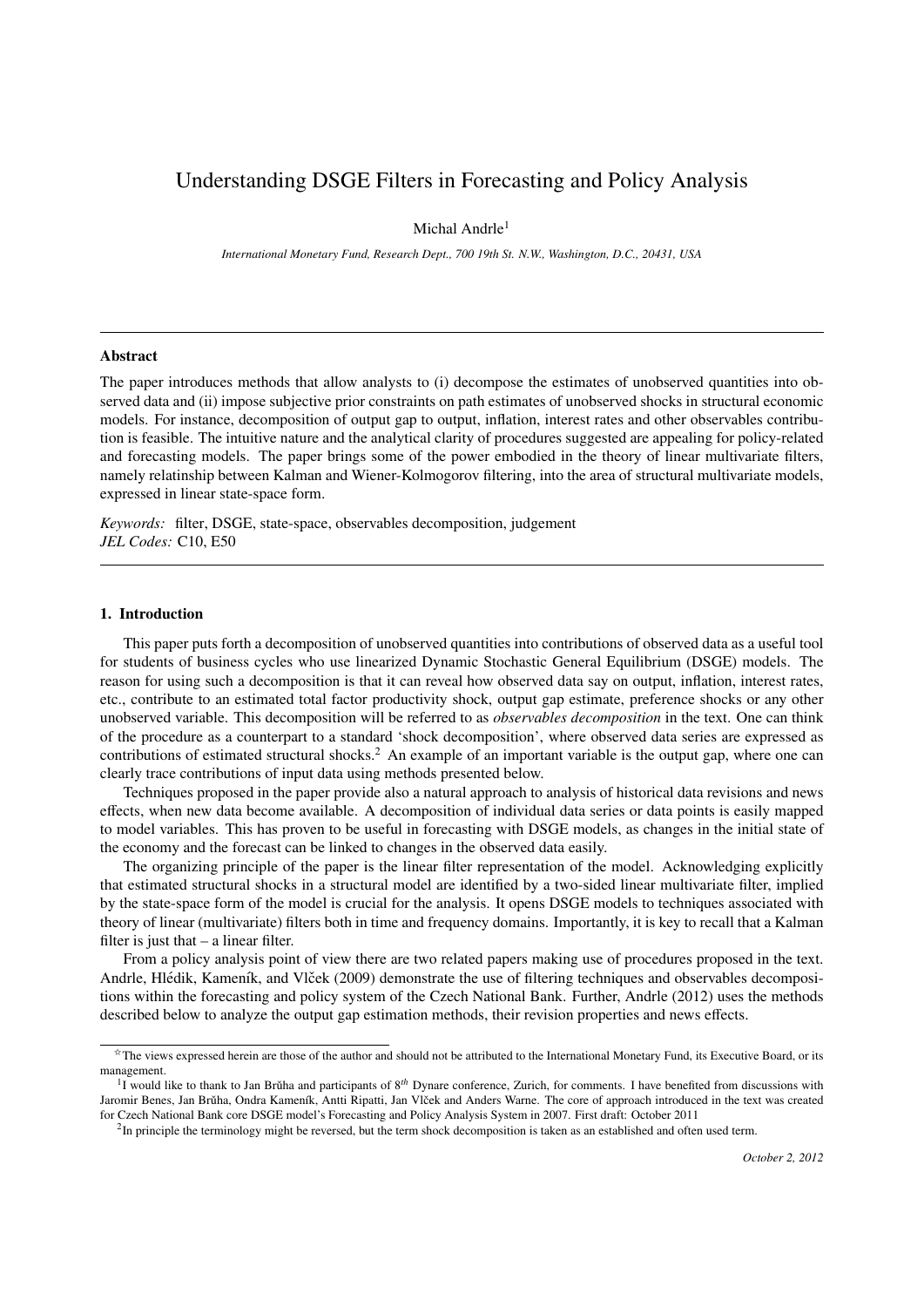The first part of the paper briefly introduces a linear state-space form, establishes its filter interpretation, its weights and observables decomposition of the filter and forecasts. The second part deals with missing observations and procedure to impose expert judgment on the filter exercise, together with adjustments to observable decompositions needed. The third section provides examples of the analysis and last section concludes.

#### 2. Theoretical background

Structural (DSGE) models can be expressed as linear state-space models, see e.g. Christiano, Eichenbaum, and Evans (2005) or Smets and Wouters (2007). Semi-structural models e.g. Benes and N'Diaye (2004) or Andrle, Freedman, R. Garcia-Saltos, and Munandar (2009) also are of this form. The following state-space form is assumed:

$$
\mathbf{Y}_t = \mathbf{Z}\mathbf{X}_t + \mathbf{D}\varepsilon_t \tag{1}
$$

$$
\mathbf{X}_t = \mathbf{TX}_{t-1} + \mathbf{R}\varepsilon_t, \qquad \varepsilon \sim N(0, \Sigma), \tag{2}
$$

where  $Y_t$  is a  $(n_y \times 1)$  vector of observed variables,  $X_t$  denotes a  $(n_x \times 1)$  vector of transition, mostly latent, variables and  $\varepsilon_t$  stands for  $(n_e \times 1)$  vector of stochastic shocks, normally distributed with covariance  $\Sigma$ . Parameters of the model  $\{Z, D, T, R, \Omega\}$  are model dependent and are taken as given. For convenience and with little loss in generality a zero-mean process is assumed with eigenvalues of T inside the unit circle. Extensions for a non-stationary case are either obvious or discussed below when relevant. The structural nature of the shocks in  $\varepsilon_t$  is model specific<br>and can range from theoretical structural shocks, to measurement errors. I assume that  $\mathbf{R}\mathbf{D}' = \mathbf{$ and can range from theoretical structural shocks, to measurement errors. I assume that  $RD' = 0$  which makes structural and measurement shocks uncorrelated. Lag operator *L* defined as  $x_{t-1} \equiv Lx_t$ , is used to denote linear filters  $\Phi(L) = \sum_{i=-\infty}^{\infty} \phi_i L^i$ . Associated polynomials are denoted as  $\Phi(z) = \sum_{i=-\infty}^{\infty} \phi_i z^i$ .<br>Most often estimates of unobserved quantities  $J\mathbf{X}$ , s are obtained by an

Most often estimates of unobserved quantities  $\{X_t, \varepsilon_t\}$  are obtained by applying a Kalman filter (smoother) al-<br>ithm see Durbin and Koopman (2001) inter alios. This paper focuses on a linear least squares or projecti gorithm, see Durbin and Koopman (2001), inter alios. This paper focuses on a linear least squares or projection representation of the problem, while benefiting from the use of Kalman filter. For exposition purposes I denote the estimate of  $X_t$  using doubly-infinite sample as  $X_t$ <sub>l∞</sub> and finite sample estimates are denoted as  $\hat{X}_t = X_{t|T}$  for sample in periods  $t \in [t_0, T]$ .

#### *2.1. Filter representation of a state-space model*

The key to the analysis of the filter estimates and properties is the fact that the estimate  $X_{t|00}$  can be expressed literally as a linear, time-invariant two-sided (non-causal) filter:

$$
\mathbf{X}_{t|\infty} = \mathbf{\Omega}(L)\mathbf{Y}_t = \sum_{i=-\infty}^{\infty} \mathbf{\Omega}_i \mathbf{Y}_{t+i}.
$$
 (3)

The two-sided time-invariant filter  $\Omega$  is determined using the Wiener-Kolmogorov formula, see e.g. Whittle (1983),

$$
\Omega(z) = \Gamma_{XY}(z)\Gamma_{YY}(z)^{-1},\tag{4}
$$

where  $\Gamma_{XY}(z)$  and  $\Gamma_{YY}(z)$  are cross- and auto-covariance generating function of the model (1). The transfer function  $\Omega(z)$  is a function of model parameters and completely describes the properties of the filter both in time and frequency domain. Note that Kalman filter and Wiener-Kolmogorov filter can be applied to non-stationary processes, as discussed in more detail by Burridge and Wallis (1988) or Bell (1984).

The formula above represents a *observables decomposition.* The linear filter representation (3) enables the analyst to express the estimate of an unobserved variable as a linear combination of observed input data series. For practical implementation, the finite-sample version of the analysis needs to be developed and, in some cases, the finite-sample weights need to be computed.

Frequently, the model-consistent estimates of ˆε*<sup>t</sup>* are used to provide a *historical shock decomposition*, i.e. a decomposition of observed data  $Y_t$  and transition variables  $\hat{X}_t$  into contributions of estimated structural shocks. The shock decomposition and observables decomposition are intimately connected and should be used as complements, not substitutes.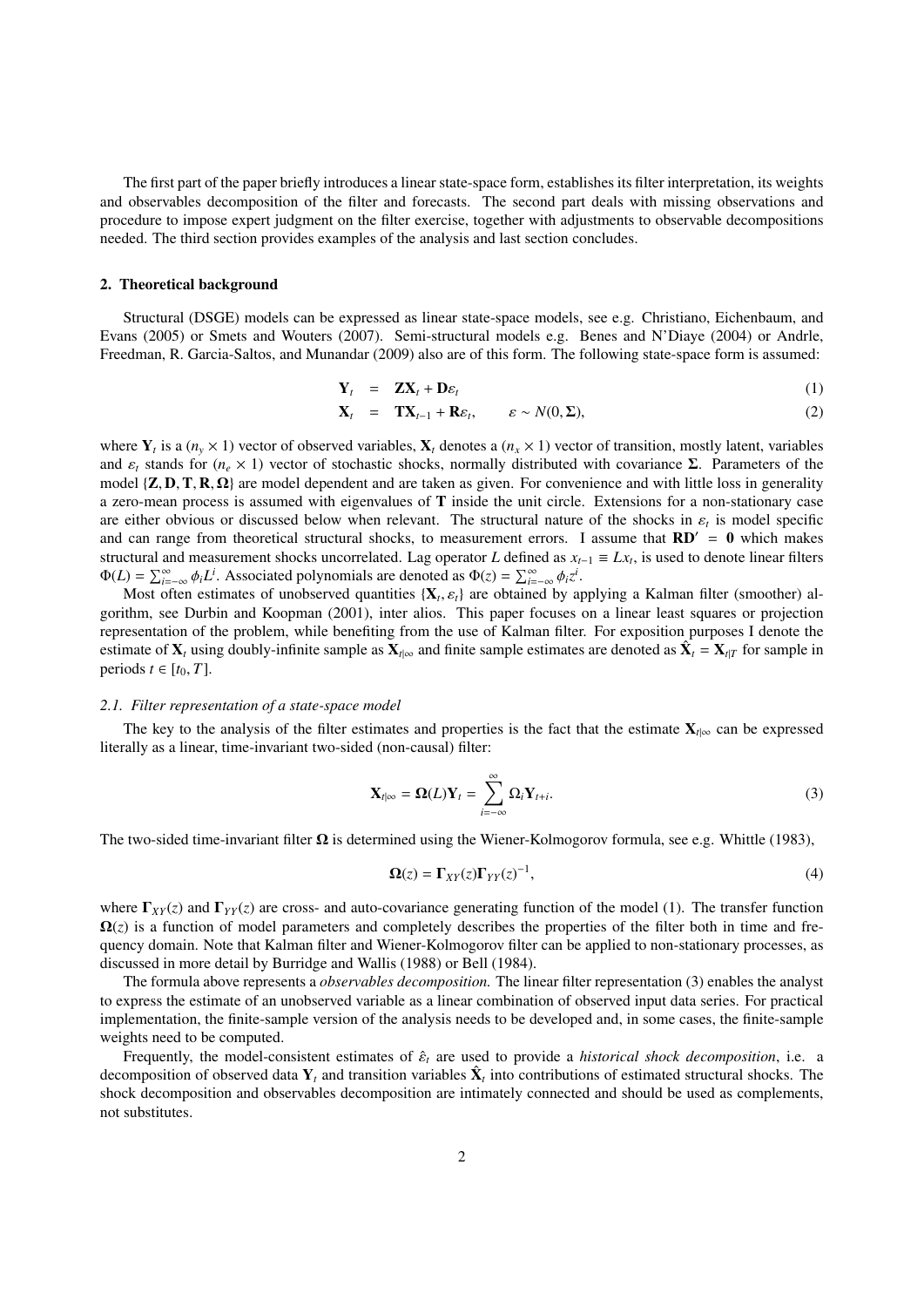Assume for the moment availability of a doubly-infinite sample, then

$$
\mathbf{X}_{t|\infty} = \mathbf{B}(L)\varepsilon_{t|\infty} \qquad \mathbf{Y}_{t|\infty} = \mathbf{C}(L)\varepsilon_{t|\infty} \tag{5}
$$

In practice when only finite samples are available, the problem changes, but the main principle stays the same. A shock decomposition is given by

$$
\mathbf{X}_{t|T} = \sum_{j=0}^{t-1} \mathbf{T}^j \mathbf{R} \varepsilon_{t-j|T} + \mathbf{T}^{(t-t_0)} \mathbf{X}_{t_0|T} \qquad \mathbf{Y}_{t|T} = \mathbf{Z} \mathbf{X}_{t|T} + \mathbf{D} \varepsilon_{t|T}.
$$
 (6)

Application of infinite, but convergent, time-invariant filter Ω(*z*) on finite sample by means of Kalman filter/smoother implies application of time-variant filter  $\Omega(z)$  such that

$$
\mathbf{X}_{t|T} = \sum_{\tau=t_0}^{T} \mathbf{\Omega}_{\tau|(t|T)} \mathbf{Y}_{\tau} + \mathbf{O} \mathbf{X}_0 \quad \text{or, equivalently} \quad \mathbf{X}_{t|T} = \sum_{j=1}^{n_y} \sum_{\tau=t_0}^{T} \mathbf{\Omega}_{\tau,j|(t|T)} Y_{\tau,j} + \mathbf{O} \mathbf{X}_0, \tag{7}
$$

where  $Y_{\tau,j}$  denotes the *j*-th element of  $Y_{\tau,j}$  and the term  $OX_0$  captures the effect of initialisation of the Kalman filter/smoother. In case of stationary, zero-mean models it is common to set  $X_0$  and thus the term could be omitted from the analysis. The effect of initial conditions is, however, important in case of non-stationary models that not possessing unconditional mean of  $Y_t$  and  $X_t$ .

The weights are time-varying in the case of a finite sample, different at each  $\tau$ . The sequence of weights is conditional both on period of state estimation *t* and sample size *T*. The weights are therefore denoted using all this qualifying information,  $\Omega_{\tau|(t,T)}$ .

#### *2.2. Weights and Practical Implementation of the Method*

It is quite clear that that a knowledge of weights implied by  $\Omega(z)$  or  $\Omega<sub>r</sub>$  is a key input for the filter analysis. However, in most cases researches can dispense without actually knowing time-varying weights  $\Omega<sub>r</sub>$  to study data revisions and news effects.

Frequency domain analysis is completely described by  $\Omega(z)$ . The most straightforward way to obtain the weights associated with infinite, convergent filter  $\Omega(z)$  is evaluating the Fourier integral

$$
\Omega_k = \frac{1}{2\pi} \int_{-\pi}^{\pi} \Omega(e^{-i\lambda}) e^{+i\lambda k} d\lambda.
$$
\n(8)

A numerically more efficient procedure for calculating the filter weights associated with  $\Omega(z)$  is provided in a lucid article by Gomez (2006) based on Wiener-Kolmogorov theory, without explicit reliance on Kalman filter iterations. Time invariant weights, however, need to be converted to time-varying weights using projection arguments.

Importantly, time-varying weights for both Kalman filter and smoother are derived in an important paper by Koopman and Harvey (2003), making direct use of Kalman filter and smoother iterations. The time-varying weights obviously converge to time-invariant weights as the Kalman-gain and associated quantities stabilize. Although the derivation of the actual time-varying weights is provided in Koopman and Harvey (2003) and univariate examples (local linear trend) are provided, the great power of using the weights for observables decomposition comes in a multivariate context as proposed in this paper.

The need for time-varying weights in the case of a finite sample results from the unavailability of data to apply the time-invariant weights at the beginning and at the end of the sample. Weights are thus optimally adjusted to reflect the data unavailability, based on the stochastic process (the model) underlying the filter  $\Omega(z)$ . The problem is a projection of the space of a finite filter on the space given by the results from infinite filter and is relatively easy to solve once the covariance generating function or spectral density for the  $Y$  is available, i.e.

$$
\min_{\widehat{\mathbf{\Omega}}_{t,j},j\in[t_0,\ldots,T]} \qquad \|\mathbf{X}_{t|\infty} - \mathbf{X}_{t|T}\|^2 \tag{9}
$$

$$
= \|\sum_{j=-\infty}^{-\infty} \mathbf{\Omega}_j \mathbf{Y}_j - \sum_{j=-t_0}^{-T} \widehat{\mathbf{\Omega}}_{j|t} \mathbf{Y}_j\|^2
$$
(10)

$$
= \int_{-\pi}^{\pi} \|\Omega(e^{-i\omega}) - \widehat{\Omega}_t(e^{-i\omega})\|^2 \mathbf{S}_{\mathbf{Y}}(\omega) d\omega, \tag{11}
$$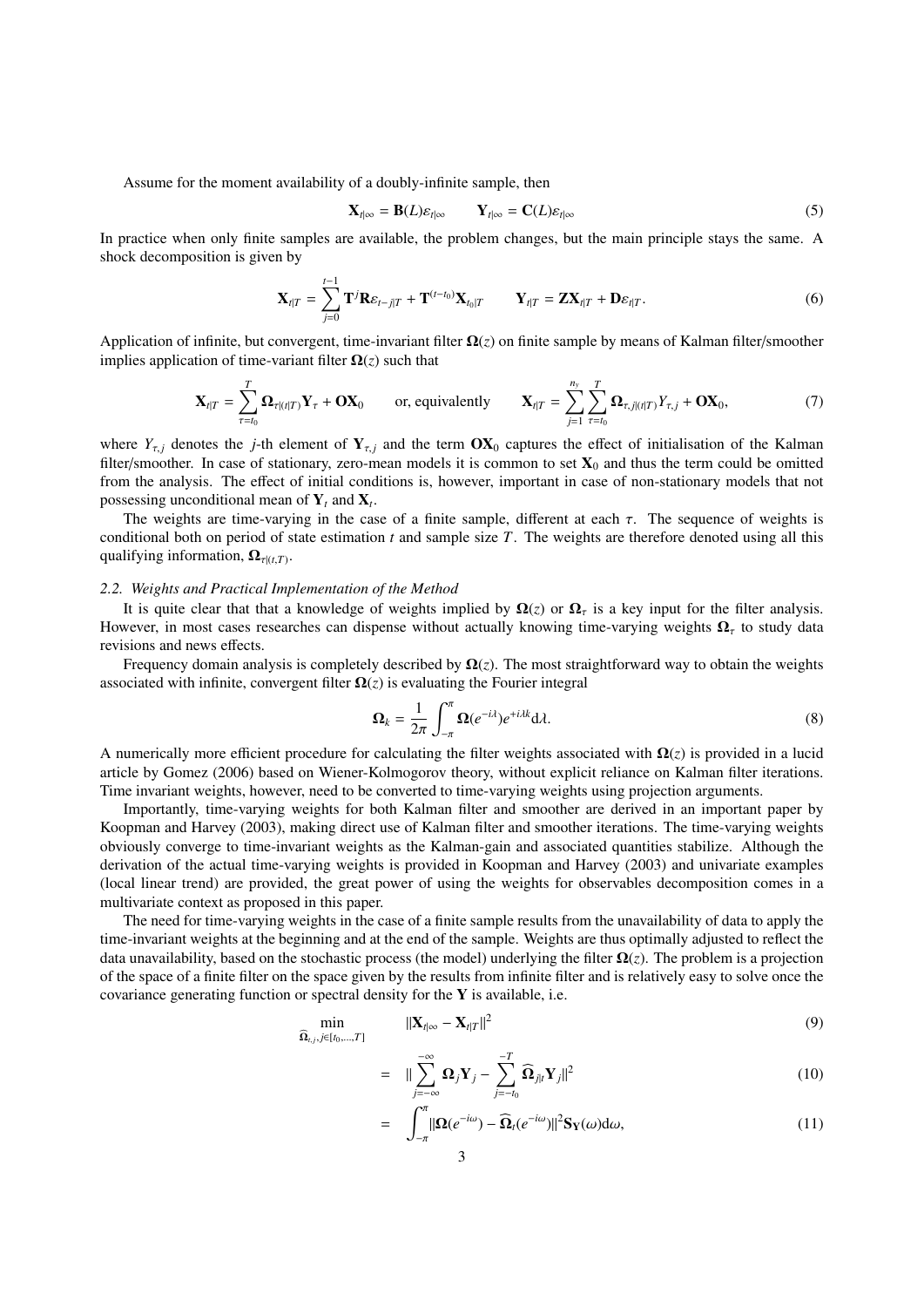see Koopmans (1974), Christiano and Fitzgerald (2003) or Schleicher (2003). The solution re-weights the time invariant weights based on auto-covariance generating function.

An equivalence between the projection above and padding of the sample with back- and forecasts can be proved, as long as the sample is extended enough to let the weights converge. Interestingly, a heuristic method used by analysts to deal with end-point problems of linear filters is an optimal one, as long as the forecast is using the data-generating process of the data.

Implicitly, the Kalman filter produces model-based backcasts and forecast of observables and applies the infinite weights to such a padded sample. The Kalman filter, however, produces the padded sample based on the moments given by the state-space model, not directly the auto-covariance generating function of the data itself. As long as the forecast is long enough for the weights of the filter to converge, this procedure is equivalent to finite sample implementation of a doubly-infinite linear filter.Poor forecasting properties of the model then lead to inaccurate finite sample implementation and potentially larger revision variance.

*Practical implementation.* As time and software implementation constraints might be binding for the analyst, having a short cut is always beneficial. The actual comparison of two data sets of the same dimension can be implemented without the knowledge of explicit filter weights in most cases.

It certainly is the case in case of stationary time-invariant models with initial value of the filter given by unconditional mean of the state vector. Most calculations above are thus easy to carry out as is the case of shocks decomposition, for example. In the stationary case the time-varying finite sample weights are identical for any input data of course and one can (implicitly) rewrite the problem as a solution to associated least-squares problem, given by

$$
\mathbb{X} = \mathbb{K}_{\Omega} \mathbb{Y}, \qquad \text{which implies} \qquad (\mathbb{X}^A - \mathbb{X}^B) = \mathbb{K}_{\Omega} (\mathbb{Y}^A - \mathbb{Y}^B), \tag{12}
$$

where  $\mathbb{Y} = [Y_1' \dots Y_T']'$ ,  $\mathbb{X}$  stands for stacked state vectors in time and  $\mathbb{K}_{\Omega}$  is a stacked version of weights implied by analysis of the revision problem (14). The simplicity of (12) greatly facilitates im analysis of the revision problem (14). The simplicity of (12) greatly facilitates implementation of analysis of historical data revisions, news effects and decomposition of forecast revisions into observed data.<sup>3</sup>

The calculation imposes very small programming costs and requires only the access to the implementation of the Kalman filter and smoother recursion. Based on number of data points (or their groups) *r* under inspection, the analysis requires only  $r + 1$  sequential runs of the Kalman smoother. In case of structural time series models the observations are grouped by variable names or by their type, e.g. nominal or real, etc. A total differential is carried out and due to linearity of the filter, a contribution analysis can be carried out.

In case of non-stationary models extra care must be exercised with regards to initial conditions of the filter and condition on these or on part of the sample. Obviously, analysts can always rely on explicit recursive algoritm for computing the time-varying weights derived in Koopman and Harvey (2003).

*Decomposition into Observables.* It is clear that (7) provides a decomposition of unobserved transition variables into contribution of individual observed data. Any individual piece of data, i.e. particular observation of variable *j* at period  $\tau$  can be singled out and inspected for its influence on identified unobservables and structural shocks. Such decomposition not only enhances intuition about identification of shocks, but also allows to point out inconsistencies in the model. For instance, when a variable contributes only to trends or low frequency variation, instead of business cycle movements as the researcher expected an explicit decomposition quickly clarifies the issue. This setup also provides an ideal framework for the analysis of *historical data revisions* effects and *e*ff*ects of new data releases* on identification of structural shocks.

# *2.3. E*ff*ects of Data Revisions*

The effects of data revisions on estimates of structural shocks or unobserved variables, output gap for instance, is of great importance. The importance is due to a need of historical interpretation but also because of a great role of on initial conditions on forecast dynamics. We have

$$
\mathbf{Y}_{t+h|t} = \mathbf{Z}\mathbf{T}^h \mathbf{X}_{t|t} = \mathbf{Z}\mathbf{T}^h \left( \sum_{\tau=t_0}^t \mathbf{\Omega}_{\tau|(t|t)} \mathbf{Y}_{\tau} + \mathbf{OX}_0 \right),
$$
\n(13)

 $3$ Contrast the expression (12) with the matrix algebra of the Hodrick-Prescott/Leser filter, which has both Kalman filter and Wiener-Kolmogorov implementation, alongside with penalized least squares.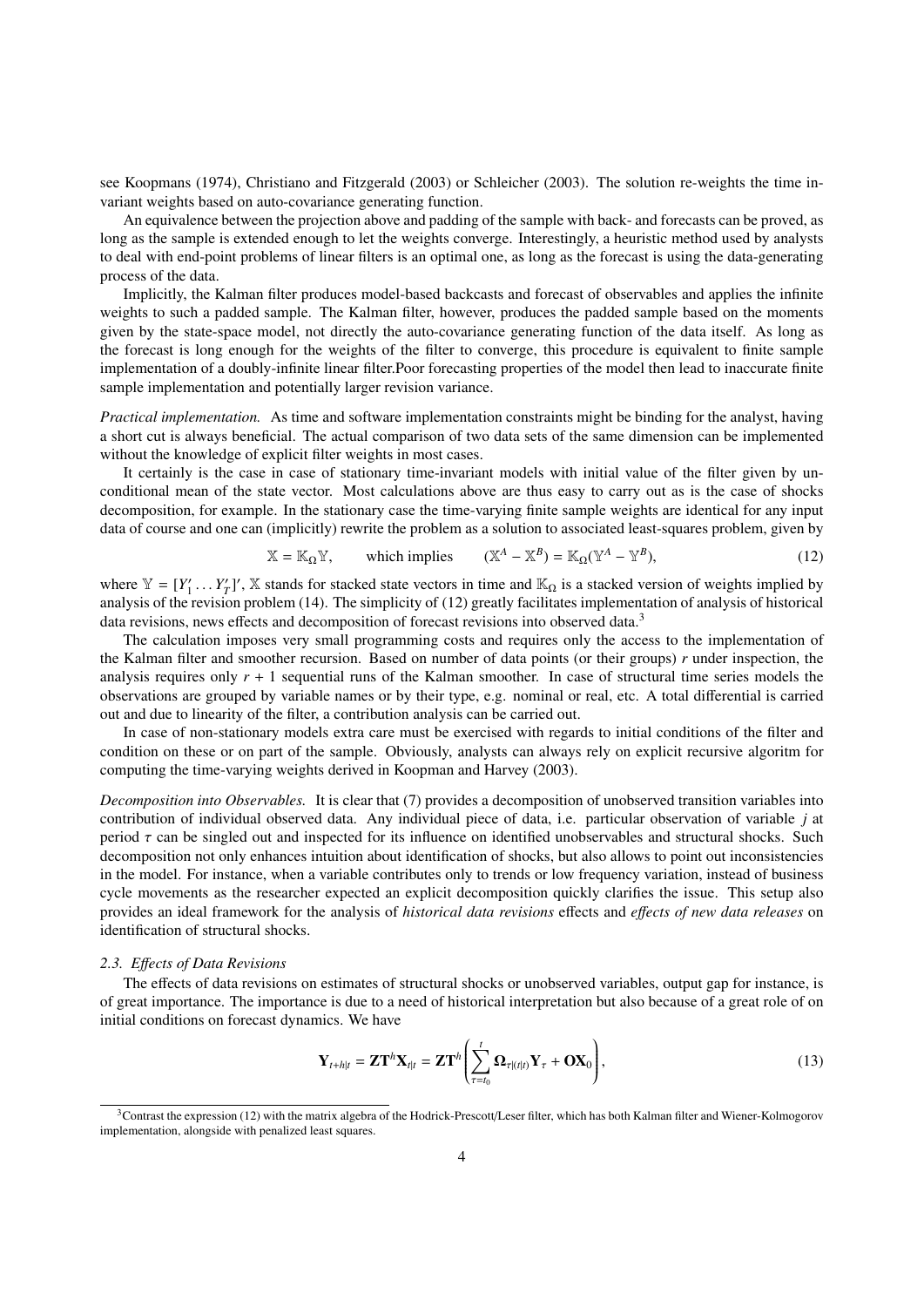which provides insight into changes in judgement-free model forecast not just using a change in initial conditions vector  $X_{t|t}$ , which is highly model-dependent and complex, but in terms of observed macroeconomic data. Again, this has proved to be useful in actual forecasting exercises with a DSGE model.

Let's denote two vintages of data of the same sample length as  $Y^A_t$  and  $Y^B_t$  and the resulting estimates of unobserved components as  $X_{t|T}^A$  and  $X_{t|T}^B$  with associated vector of revisions  $\mathbb{R}_t = X_{t|T}^A - X_{t|T}^B$ . It follows then that

$$
\mathbb{R}_{t|T} = \sum_{\tau=t_0}^{T} \mathbf{\Omega}_{\tau|(t|T)} \left( \mathbf{Y}_{\tau}^{A} - \mathbf{Y}_{\tau}^{B} \right) = \sum_{j=1}^{n_y} \sum_{\tau=t_0}^{T} \mathbf{\Omega}_{\tau,j|(t|T)} \left( Y_{\tau,j}^{A} - Y_{\tau,j}^{B} \right), \tag{14}
$$

where it is assumed that initialization of the filter stays unchanged and thus does not contribute to change in the estimate. Note that in case of non-stationary models where the initial conditions are identified as function of the data, e.g. as in Rosenberg (1973), extra care must be taken to account for the change in this factor.

A decomposition of the *h*-step ahead forecast due to data revisions follows trivially from (13) and (14). Below it is demonstrated how to decompose the difference in forecast due to new observations, e.g.  $v_{t+h|t/k} = Y_{t+h|t+k} - Y_{t+h|t}$ , where *h* is the horizon of the forecast and *k* determines the upgrade of the information sets in per where *h* is the horizon of the forecast and *k* determines the upgrade of the information sets in periods,  $k \geq h$ .

## *2.4. E*ff*ects of New Data Releases*

Understanding the effects of new data releases, e.g. moving *k*-period forward in time, is very useful for real-time forecasting and policy analysis. First, it is important to analyze how particular pieces of new data contribute to newly identified unobserved components, hence quantify the *news e*ff*ect*. Second, due to two-sided nature of the filter the identification of structural shocks in previous periods can be changed by extension of the sample, as it is well known.

The news effect is not just the effect of new pieces of data. The news effect is the additional information conveyed by new data. The news in observation is related to a prediction error of the model. Obviously, if  $Y_{t+1|t} = Y_{t+1}$  new data release conveys no new information beyond what has been already known. The news effect depends how the forecast prediction error translates into estimates of structural shocks and unobserved variables:

$$
\mathbb{N}_{t|T+1} = \sum_{\tau=t_0}^{T+1} \widehat{\Omega}_{\tau|T+1} \left( \mathbf{Y}_{\tau|T} - \mathbf{Y}_{\tau|T+1} \right) = \widehat{\Omega}_{T+1|T+1} \left( \mathbb{E} \mathbf{Y}_{T+1|T} - \mathbf{Y}_{T+1} \right). \tag{15}
$$

There are several facts worth noting. First, by expanding the sample the weights applied to a particular observation differ. It is not affected by the values of the observed data, the change is only due to finite-sample implementation of infinite two-sided filter, implied by ACGF of the model. Second, the problem of analyzing news can be translated to the problem of data revision analysis by 'aligning' the increased sample with the old (shorter) sample padded with a model prediction for observables,  $Y_{T+1|T} = ZTX_{T|T}$ . It is easy to demonstrate that applying Kalman smoother to such an augmented dataset yields identical results as smoothing the original data.<sup>4</sup>

As explained beforehand, this is how the Kalman filter/smoother augments the dataset to apply the time invariant weights stemming from  $\Omega(z)$  at infinite data sample. It is known that forecasts and backcasts need to be provided for implementation of two-sided filter explicitly or implicitly in Wiener-Kolmogorov approach. There is a unique mapping from  $\Omega(z)$  implied weights and  $\Omega_{\tau|T}$  depending on model's parameters and sample size.

Another intuitive form of (15) is to use the doubly-infinite sample analogue, assuming all past data are kept unchanged. This defines the revision due to new data availability as

$$
\mathbb{N}_{t|\infty} = \sum_{j=0}^{\infty} \mathbf{\Omega} \left( \mathbb{E} \mathbf{Y}_{j|T} - \mathbb{E} \mathbf{Y}_{T+j} \right) = \sum_{j=T+1}^{\infty} \mathbf{\Omega}_{j} \nu_{T+j} = [\mathbf{\Omega}(z)]_{+} \nu_{T}, \tag{16}
$$

which makes clear that revisions N<sub>t</sub><sub>l∞</sub> and revision variance var N<sub>t</sub><sub>l∞</sub> are one-sided moving averages of prediction errors <sup>ν</sup>*<sup>t</sup>* of the process <sup>Y</sup>*<sup>t</sup>* defined in (1). See Pierce (1980) for early discussion of revisions dynamics in univariate models and Maravall (1986) univariate ARMA processes analyzes closed form solutions of revision variance.

<sup>4</sup>This is true when the new observations are not used to update initial conditions of the model in non-stationary case. The proof follows simply from inspection of Kalman smoother recursion, see Durbin and Koopman (2001), and the fact that the prediction error in this case is trivially zero.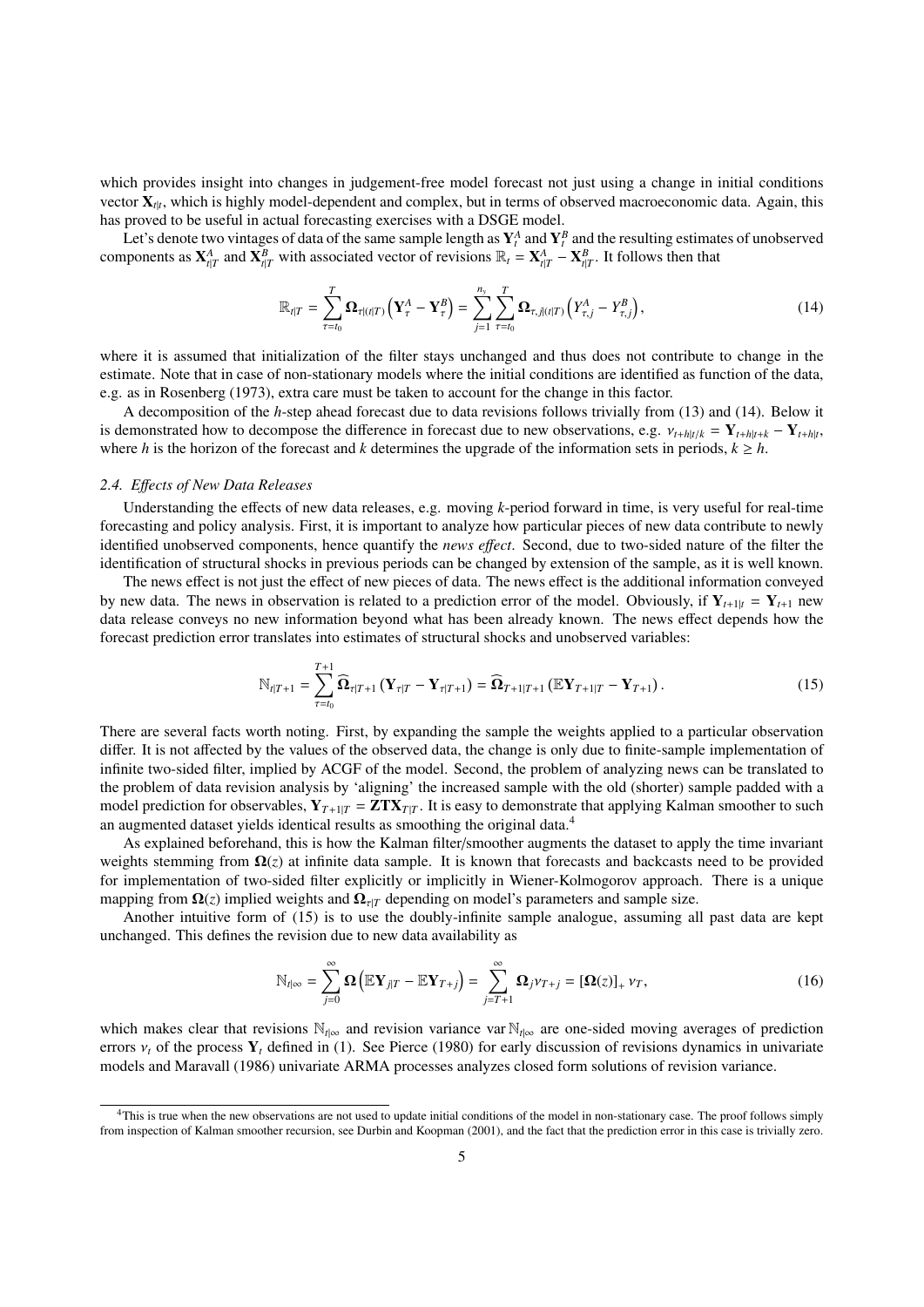The procedure above is easy to extend to longer horizons to analyze difference in two forecasts due to change in the observed data,  $v_{t+h|t/k} = \mathbf{Y}_{t+h|t+k} - \mathbf{Y}_{t+h|t}$  with  $k < h$ . The analysis requires running two Kalman smoothers with suitably extended observables by model-based forecast. In stationary, time-invariant models the extension by the consistent forecast does not add any information.

#### *2.5. Value of an Observation*

For interpretative purposes and model design it is key to understand the role of observables and the 'value of an observation'. More specifically, it is necessary to answer the following question: "How adding new observables (variables) changes estimates of structural shocks and state variables, and what is the impact on the forecast?" Answering this question in case of one variable added is trivial and consists of comparing unobserved states estimates using the data with and without the relevant series (or data point). In case of richer information set the procedure is simple and amounts to converting the problem into a data revision one. First information set is the actual observables considered and the other consists of conditional estimates for the exact pattern of new observables, using the smaller set of observations.

#### 3. Missing Observations and Imposing Judgement on the Filter

The use of expert judgment is a part of practical modeling and forecasting. It is crucial to be able to impose the expert judgment in a consistent way both in the forecasting step, as well as during the estimate of the initial state of the economy – during the filtering step.

This section discusses missing observations and simple techniques how to impose judgement on estimation of structural shocks with relationship to filter decompositions into observables and analysis of news. Briefly, missing observations and judgemental adjustments impose no obstacles on procedures suggest above and fit naturally to the framework.

Missing observations are not just a fact of life, but a useful tool for imposing judgment on the filter. The need for transparent and coherent implementation of expert judgement follows from the need of the expert judgment itself due to stylised nature of DSGE models. The literature focuses usually on expert judgement and conditioning on the forecast horizon, see e.g. Benes, Binning, and Lees (2008) for instance. Often, the analyst knows also much more about the history and interpretation of particular events that the model cannot cope with without extra information in the filtering step or data transformation.

#### *3.1. Missing observations and time-varying parameters*

Handling missing observation is not trivial using classical Wiener-Kolmogorov methods, but Kalman filter/smoother is well equipped to handle the problem, see e.g. Durbin and Koopman (2001) or Harvey (1989). Standard treatment of missing observations is to set up the time-varying system of in terms of the measurement equations. Let  $W_t$  denote a time-varying selection matrix relating unavailable full data vector Y*<sup>t</sup>* to actually observed linear combination of data  $Y^w$  such that  $Y^w = W_t Y_t$ . By left-multiplying the measurement equation in (1) by  $W_t$  a time-varying analogue is obtained of the form

$$
\mathbf{Y}_t^w = \mathbf{Z}_t^w \mathbf{X}_t + \mathbf{D}_t^w \varepsilon_t, \tag{17}
$$

keeping the transition equation time-invariant and unmodified. In case of no observations for a particular time period, the prediction error is undefined and the updating step of the Kalman filter is just a propagation of the last state.<sup>5</sup>

In finite samples the implied filter is time-varying even for time-invariant state-space forms. Adding time-varying parameters of the model results in different set of weights with respect to  $Y_t^w$ , i.e.

$$
\mathbf{X}_{t|T} = \sum_{\tau=t_0}^{T} \mathbf{\Omega}_{\tau|(t|T)}^W \mathbf{Y}_{\tau}^W + \mathbf{OX}_0, \qquad (18)
$$

 $5$ The time-varying feature of the model can be explicitly provided by the researcher or implicitly carried out by the computer code by inspection of pattern of missing data. An alternative approach is to make the distribution of measurement shocks time-varying, fill-in missing data with arbitrary information and impose infinite variance on the measurement error for that particular observation. Such approach is, however, prone to numerical instability.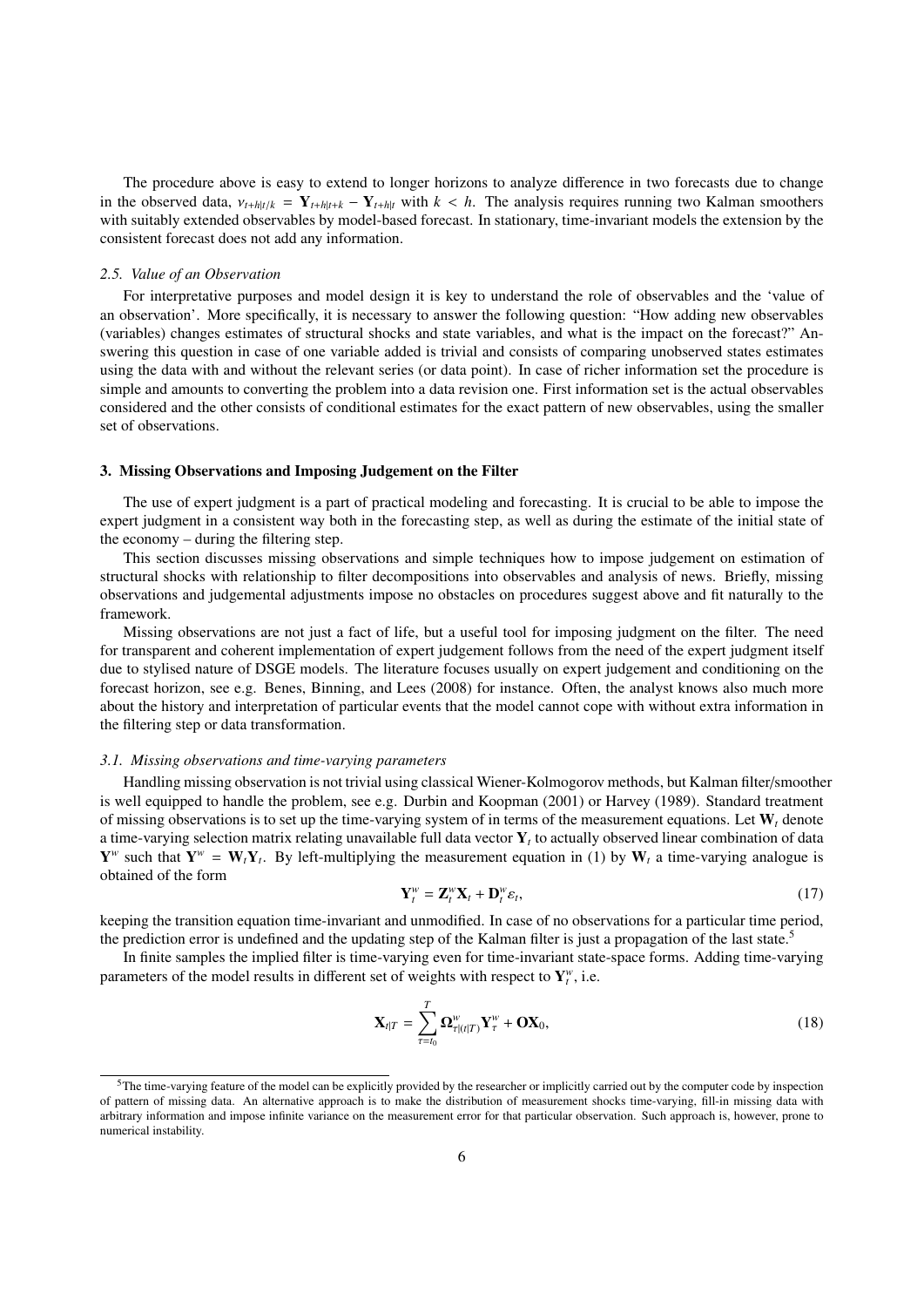where, conditioned on the sequence  ${W_t}_{t_0}^T$  the weights are deterministically related to weights in the problem with constant parameters.

Decomposition of  ${\bf X}_{t|T}$  into actually observed data is thus feasible. The analysis of change in the identified state variables and structural shocks due to historical data revisions or new observations available can be carried out using a modified version of (14) and (15). The key requirement though is that  $\mathbf{W}_t^A = \mathbf{W}_t^B \forall t$ .

In case of finite sample analysis of the filter adopting a linear time-varying state-space model of the form

$$
\mathbf{Y}_t = \mathbf{Z}_t \mathbf{X}_t + \mathbf{D}_t \varepsilon_t \tag{19}
$$

$$
\mathbf{X}_t = \mathbf{T}_t \mathbf{X}_{t-1} + \mathbf{R}_t \varepsilon_t, \qquad \varepsilon \sim N(0, \Sigma), \tag{20}
$$

does not affect the analysis if the conditions stated above are satisfied. Obviously the infinite-sample time-invariant analysis based upon  $\Omega(z)$  is no longer relevant description of the filter properties, except in case of missing observations with random pattern.

#### *3.2. Imposing Judgement*

By 'judgement' we understand imposing additional information on the estimation of  ${X_t}_{t=1}$  beyond information contained in the model (1) and available data  ${Y}^T_{t=1}$ . Most often, the judgmental extra information

The method of imposing judgment suggested below builds the approach of Doran (1992) and insight of Theil and Goldberger (1961), resulting in augmenting the model (1) with a set of stochastic linear restrictions. It can be understood easily as dummy-observations priors for state variables.

Assume there is an extra information available expressed as set of  $n_k$  stochastic restrictions

$$
\mathbf{k}_t = \mathbf{K}_t \mathbf{X}_t + \xi \qquad \xi \sim N(\mathbf{0}, \Sigma_{\xi}), \tag{21}
$$

which can be used to augment the time varying version of the model (19) to obtain a judgment-adjusted model

$$
\begin{bmatrix} \mathbf{Y}_t \\ \mathbf{k}_t \end{bmatrix} = \begin{bmatrix} \mathbf{Z}_t \\ \mathbf{K}_t \end{bmatrix} \mathbf{X}_t + \begin{bmatrix} \mathbf{D}_t & \mathbf{0} \\ \mathbf{0} & \mathbf{I} \end{bmatrix} \begin{bmatrix} \varepsilon_t \\ \varepsilon_t \end{bmatrix}
$$
(22)

$$
\mathbf{X}_t = \mathbf{T}_t \mathbf{X}_{t-1} + \mathbf{R}_t \varepsilon_t, \tag{23}
$$

or simply defining a new measurement equation as  $Y_t^* = Z_t^* X_t + R_t^* \varepsilon_t^*$  with obvious definition of new variables,<br>parameters and covariance matrix of extended shocks  $\overline{Y_t^*}$ parameters and covariance matrix of extended shocks  $\Sigma^*$ .

In practical implementation it is equivalent to define new state variables satisfying the constraint (21) and augment the state vector, defining also new measurement variables via an identity matrix. With no loss of generality having  $K_t$  = K allows then to use this approach of imposing judgment with an implementation of Kalman filter/smoother supporting only missing observations, not time-varying parameters per se.

The interpretation of judgement as direct observations on structural shocks and state variables (e.g. output gap, cost push shocks, etc.) with arbitrary degree of precision, given by variance of the measurement error  $\xi_j$  is very<br>intuitive and allows researches to provide extra information for the model to interpret historical data intuitive and allows researches to provide extra information for the model to interpret historical data.

Exact, or 'hard', filter tunes were applied in Andrle et al. (2009) in the case of structural, DSGE model or Benes, Clinton, Garcia-Saltos, Johnson, Laxton, Manchev, and Matheson (2010) in the case of semi-structural output gap estimation. Making the filter tune explicitly stochastic provides more leeway for prior judgement.

*Observables contribution analysis with restrictions.* Observables decomposition of the filter is possible, again, under conditions specified for time-varying systems or systems with missing observations. The pattern of time variation or missing observations must be identical for the two datasets  $Y_t^{A, \star}$  and  $Y_t^{B, \star}$  in all periods. To align judgement-free problem with the new information-augmented problem requires adding observations at periods when judgment was applied for particular variables, the conditional estimates of relevant priors  $E[k_t | {Y_t^A}_{t=t_0}^T]$ . Again, due to law of iterated expectations estimates using thus augmented database  $Y_t^{\mathcal{A}, \star}$  are identical to those based on  $Y_t^{\mathcal{A}}$ .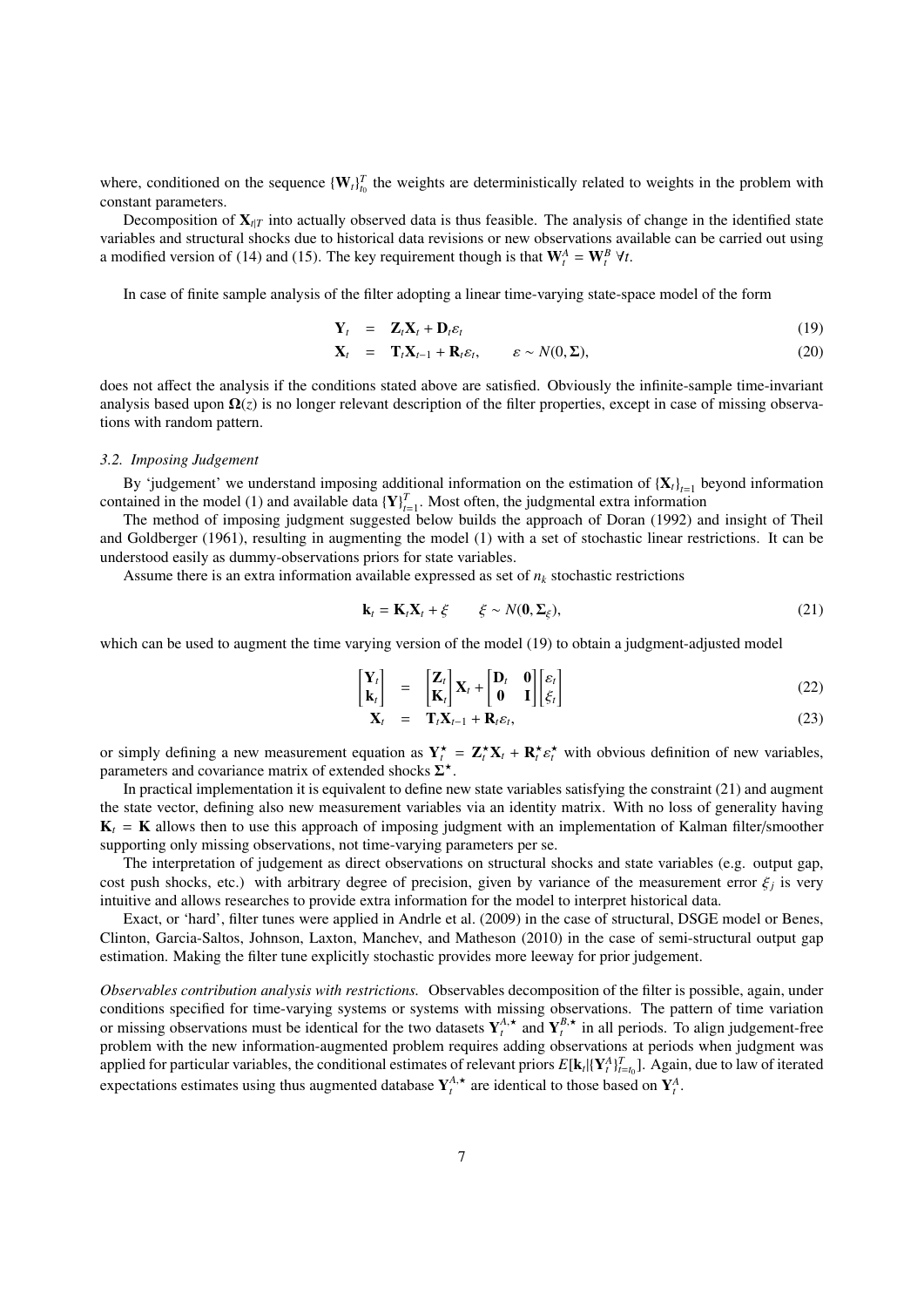*Restricted forecasts.* Obviously the use of time-varying restrictions could be used also for producing a forecast for *t* + *h* using with the initial condition  $\mathbf{X}_{t|t} \sim N(\mathbf{X}_{t|t}, \mathbf{0})$  and running the Kalman smoother with restrictions imposed at forecast horizon. Unless the initial state variance is set to zero, the restrictions forecast horizon. Unless the initial state variance is set to zero, the restrictions in the forecast horizon would change the historical estimates of the state variables and shocks.

#### 4. Examples & Applications

Bellow several examples illustrated the filter analysis suggested in the text are provided. The first example decomposes identified unobservable 'flexible-price' output gap in the DSGE model by Smets and Wouters (2007) into observed variables, grouped. All examples were coded in Matlab.

#### *4.1. Flexible price output gap and real marginal costs in Smets and Wouters (2007)*

In their well known contribution Smets and Wouters (2007) construct a DSGE model with parameter estimated using Bayesian-likelihood approach with strong econometric focus of the model. In their paper the authors present the structure of the model, parameter estimates, selected impulse-response functions and a decomposition of inflation and GDP growth into contributions of structural shocks. To illustrate the decompositions suggested above this paper decomposes 'flexible-price' output gap and real marginal costs into contributions of observed time series, using the filter  $(7)$  with weights implied by the structural model.<sup>6</sup>

As can be seen from Fig. 1 the implicit output gap, also entering a policy rule, displays a larger degree of persistence and just a small tendency to mean reversion. The filter places optimal (in mean-square sense) weights on available data that may corroborate similar pieces of information (e.g. real wages or consumption) and are linked by the theoretical structure of the model. Little weight is put directly on inflation and interest rates, most cyclical contributions are coming from observing employment and output. Interestingly, consumption and real-wage observables contributions seem to be trending, as well as the real consumption series 'gap' defined as real consumption deflated by level of technological progress.

A possible counterpart to inflation shock-decomposition in Smets and Wouters (2007) could be inspection of real marginal costs in terms of the importance placed by the model-based filter.

Looking at Fig. 2 one can see that given the default information set of the paper, there is a little weight put on inflation and that real marginal cost is dominated by information in hours worked, output and real wages. The real marginal costs feature a pronounced downward-sloping trend. Presumably this is a consequence of potential misspecification of long-run component of the model, i.e. single technology trend and, not accounting for an implicit inflation target of the Federal reserve.

Using Smets and Wouters (2007) model as an example for imposing judgement is possible, yet there is little leeway to do so as the model features identical number of observed variables as stochastic shocks. In a limiting case of known initial conditions, the shock estimation problem would cease to be a least squares, but a linear system of equations. There are not many degrees of freedom for efficiently imposing judgement, just small shifts of initial values.

One can also carry out a time- and frequency domain analysis of  $\Omega(z)$  as is usually the case for univariate filters. Fig. 3 depicts weights for the model and a gain of the filter for the cost-push (markup) shock with respect to inflation. Confirming the economic intuition both weights and the gain of the model's filter suggest that the markup shock to inflation is driven mostly by high-frequency variation of the series. On the other hand it seems that from the weight functions of price of capital (pk) with respect to observed real interest rate (robs) and of the flex-price output gap (ygap) with respect to observed hours worked (labobs) may be less insightful than direct filter contribution analysis exercises suggested in the text.

Looking at weights implied by the model one sees another peculiar nature of the model – steady-state weights (and only those) are one sided only. This reflects the stochastic rank of the model coincident with number of observables. In a steady-state version of the model, where initial conditions effects is zero in the limit, the model is simply an inverted system of equations and not a least squares signal extraction problem.

 $6P$ ublic provision of the codes, data and estimation results by F. Smets and R. Wouters is acknowledged. The calculations in the text do not rely on Dynare version of these, but great care has been put into precise replication.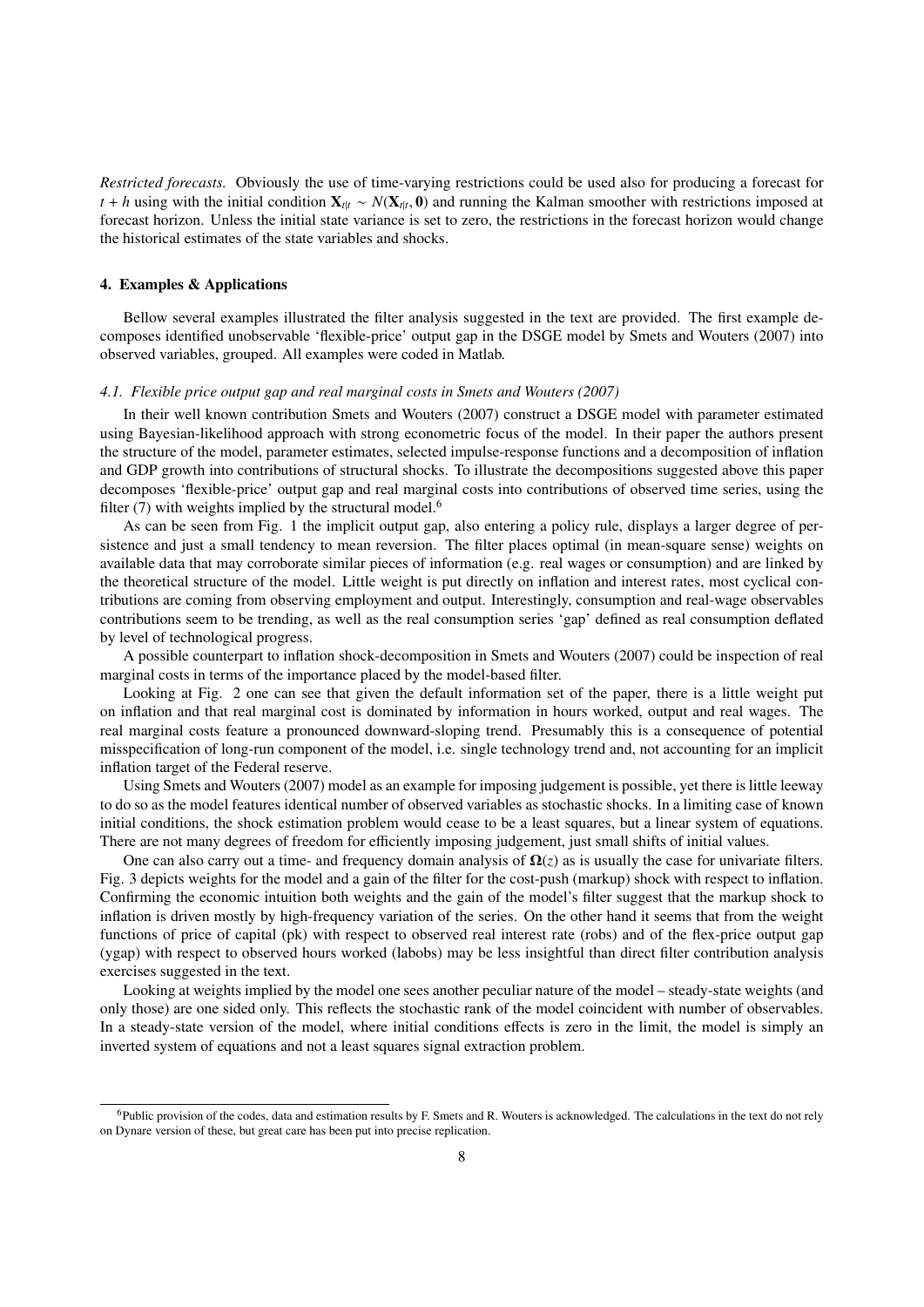# Figure 1: Flexible-price output gap in SW07





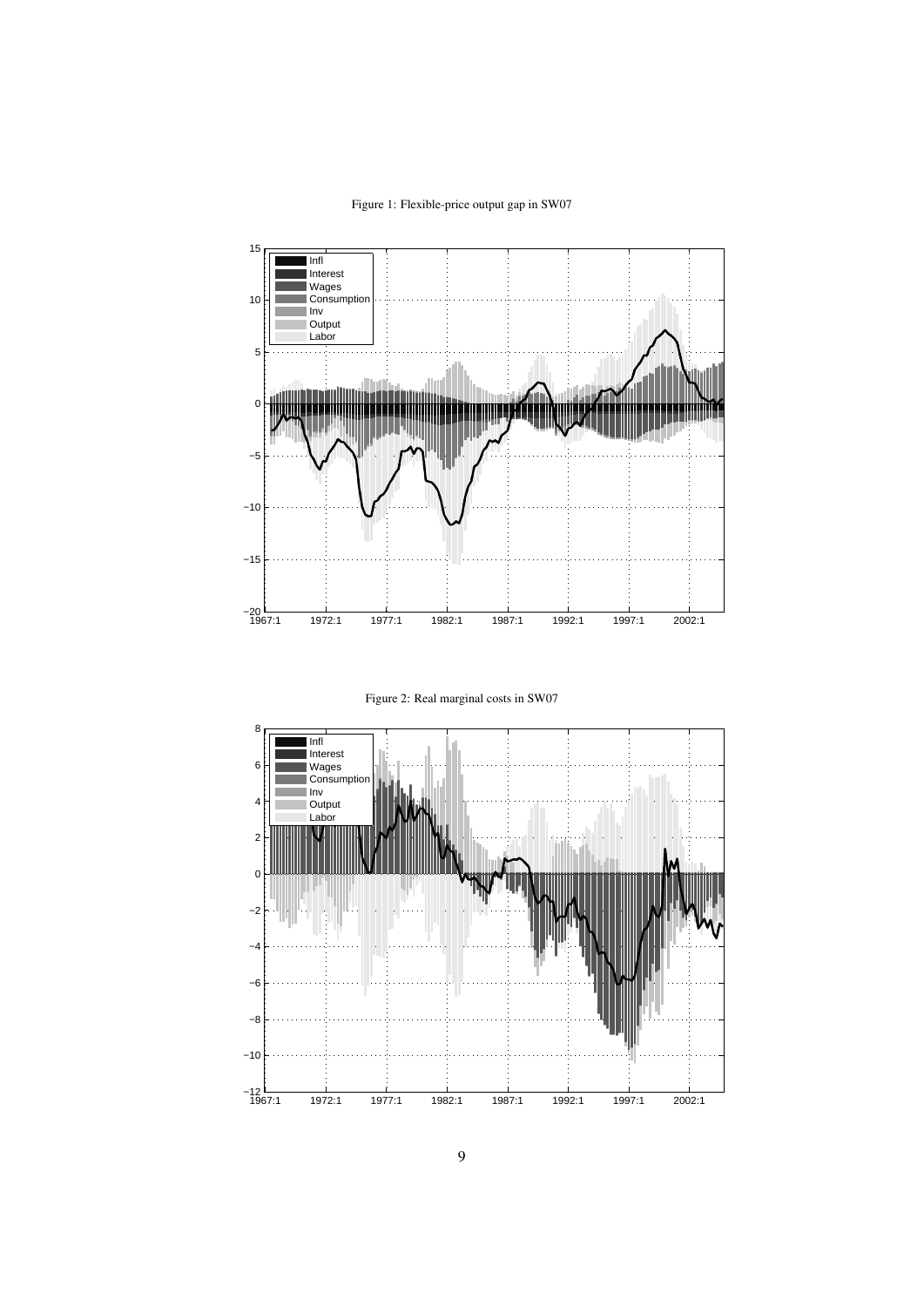

Figure 3: Filter weights & gain SW07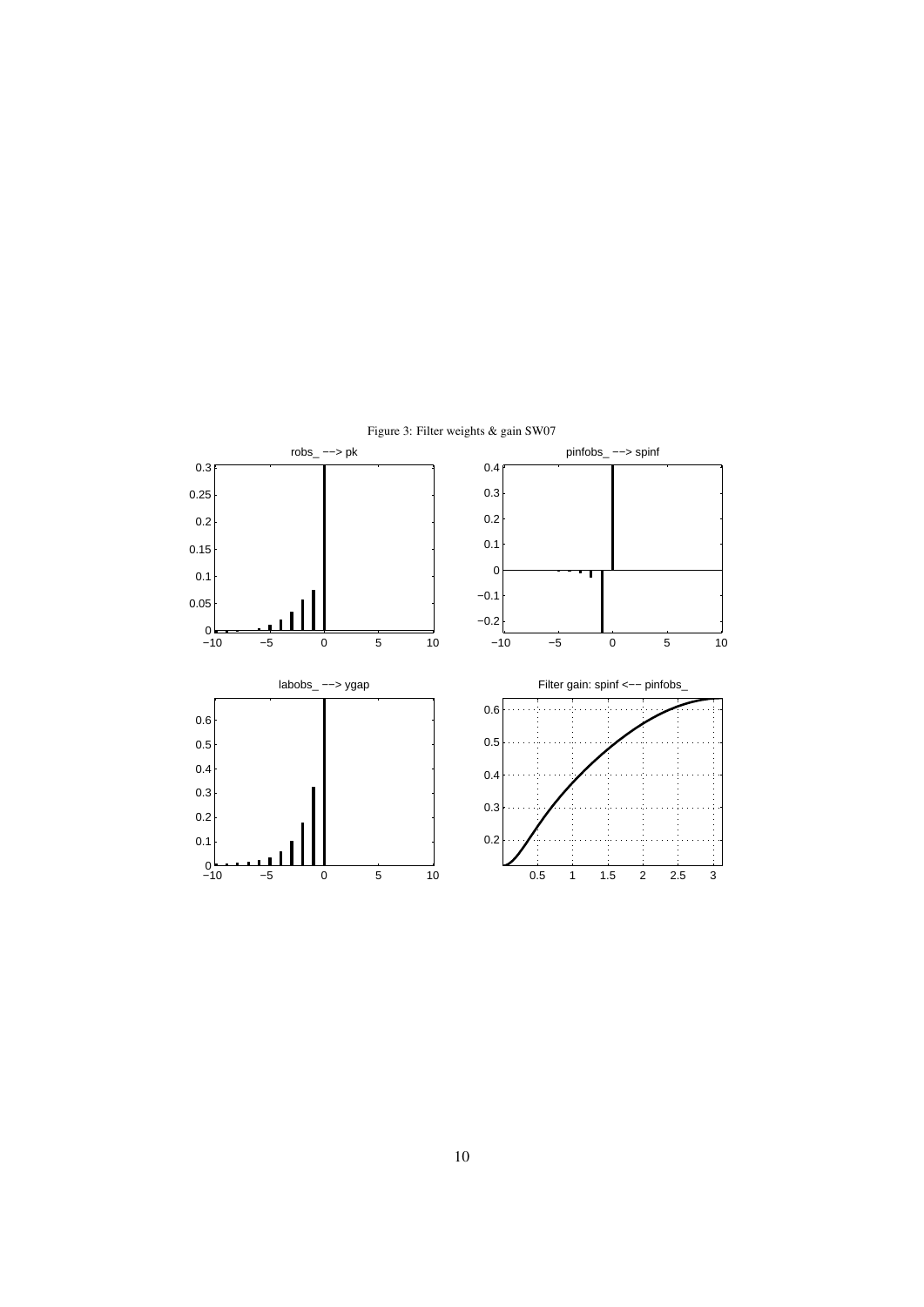# 5. Conclusion

This short paper advances methods and examples of filter analysis of structural DSGE models. The analysis above proved useful for model development and design, forecasting and policy analysis. Is is also easy to implement in practice.

Explicit understanding of the estimation of unobserved structural shocks in terms of linear filter is beneficial and can increase insight into economic structure of the model. The method allows researches to understand how, for instance, the output gap, preference or technology shocks were identified from the data and what are the influential observables, dates. Such analysis serves as a complement, not a substitute, for historical shock analysis.

Decomposition of unobserved quantities into contributions of observed data is also useful for historical data revisions and successive re-estimates of unobservables as new pieces data arrive. Explicit decomposition are useful namely in case of medium- to large-scale DSGE forecasting models. These decomposition are essential for economic story telling.

The paper also illustrates a simple way of imposing prior insight (expert judgement) on the identified unobserved quantities. As imputation of extraneous, expert judgement is no news in the forecasting process with structural models, there is no reason to expect that identification of initial state of the (model) economy and structural shocks should be judgement free. Despite the impressive progress in model development in recent years, structural economic models are and have to be rather stylised depictions of reality.

The approach suggested in this paper has been recently applied to a prominent unobserved variable, the output gap, where the revisions and misunderstanding of factors identifying the estimates can lead to serious policy errors, see Andrle (2012).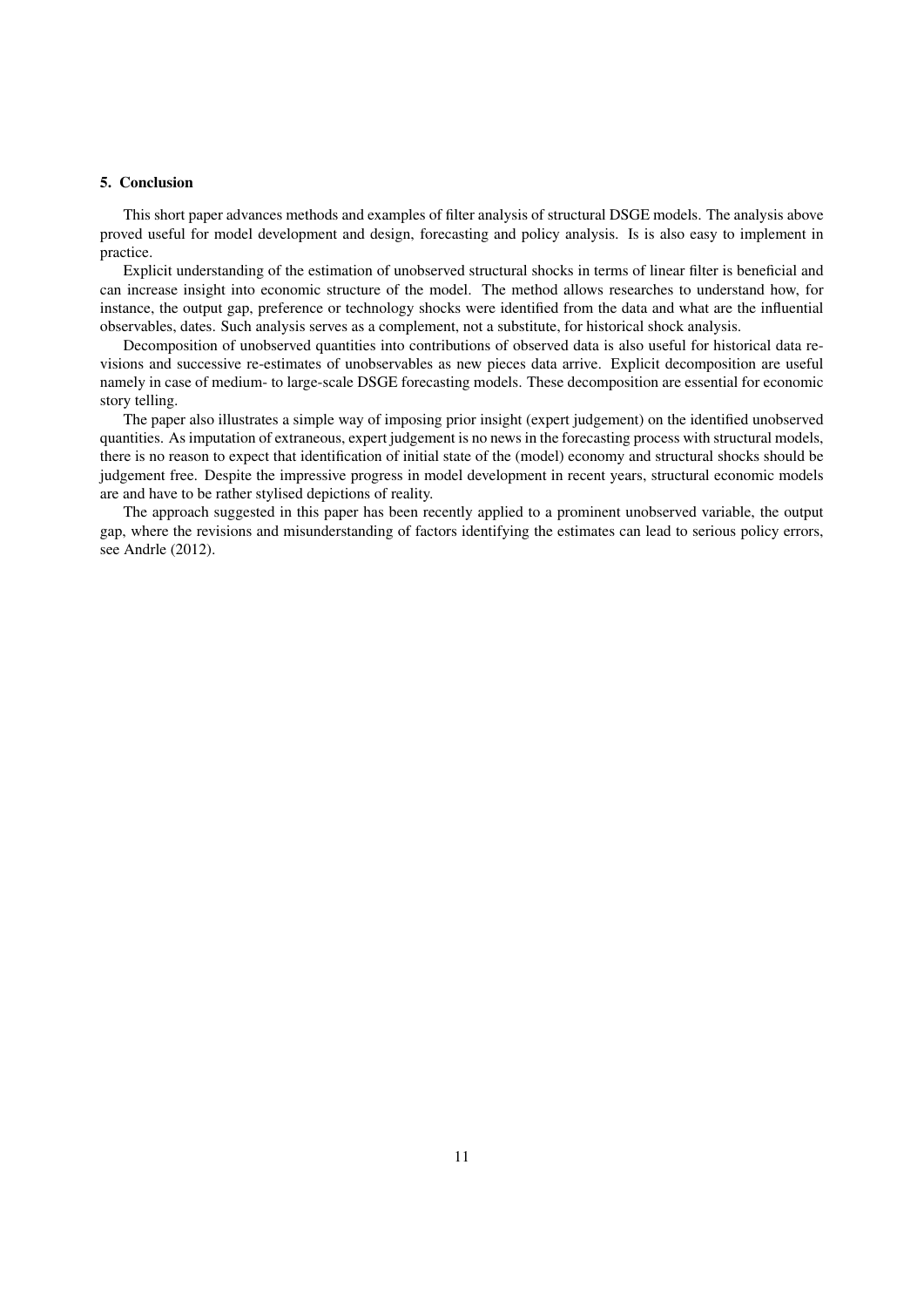#### References

Andrle, M. (2012). What is in your output gap. Technical report, IMF Working Paper, forthcoming.

- Andrle, M., C. Freedman, D. L. R. Garcia-Saltos, D. Hermawan, and H. Munandar (2009, November). Adding Indonesia to the Global Projection Model. Technical report, IMF Working Paper 09/253.
- Andrle, M., T. Hlédik, O. Kameník, and J. Vlček (2009, December). Implementing the new structural model of the Czech national bank. Working paper no. 2, Czech National Bank.
- Bell, W. (1984). Signal extraction for nonstationary time series. *Annals of Statistics 12*, 646–664.
- Benes, J., A. Binning, and K. Lees (2008). Incorporating judgement with DSGE models. Discussion paper, dp2008/10, Reserve Bank of New Zealand.
- Benes, J., K. Clinton, R. Garcia-Saltos, M. Johnson, D. Laxton, P. Manchev, and T. Matheson (2010, December). Estimating potential output with a multivariate filter. Working Paper 10/285, International Monetary Fund, Washington DC.
- Benes, J. and P. N'Diaye (2004, March). A multivariate filter for measuring potential output and the nairu. Working Paper 04/45, International Monetary Fund, Washington DC.

Burridge, P. and K. Wallis (1988). Prediction theory for autoregressive-moving average processes. *Econometric Reviews 7*(1), 65–95.

- Christiano, L., M. Eichenbaum, and C. Evans (2005). Nominal rigidities and the dynamic effects of a shock to monetary policy. *Journal of Political Economy 113*(1), 1–45.
- Christiano, L. and T. Fitzgerald (2003). The bandpass filter. *International Economic Review 44*(2), 435–465.
- Doran, H. (1992). Constraining Kalman filter and smoothing estimates to satisfy time-varying restrictions. *Review of Economics and Statistics 74*, 568–572.
- Durbin, J. and S. Koopman (2001). *Time Series Analysis by State Space Methods*. New York: Oxford UP.
- Gomez, V. (2006). Wiener-Kolmogorov filtering and smoothing for multivariate series with state-space structure. *Journal of Time Series Analysis 28*(3), 361–385.
- Harvey, A. (1989). *Forecasting, Structural Time Series Models and the Kalman Filter*. Cambridge: Cambridge University Press.
- Koopman, S. and A. Harvey (2003). Computing observation weights for signal extraction and filtering. *Journal of Economic Dynamics and Control 27*, 1317–1333.
- Koopmans, L. (1974). *The Spectral Analysis of Time Series*. San Diego, CA: Academic Press.
- Maravall, A. (1986). Revisions in ARIMA signal extractions. *Journal of American Statistical Association 81*(395), 736–740.
- Pierce, D. (1980). Data revisions in moving average seasonal adjustment procedures. *Journal of Econometrics 14*(1), 95–114.
- Rosenberg, B. (1973). Random coefficient models: the analysis of a cross-section of time series by stochastically convergent parameter regression. *Annals of Economic and Social Measurement 2*, 399–428.
- Schleicher, C. (2003, January). Kolmogorov-Wiener filters for finite time series. Technical report, University of British Columbia, mimeo.
- Smets, F. and R. Wouters (2007). Shocks and frictions in us business cycles: A bayesian dsge approach. *American Economic Review 97*(3), 586–606.
- Theil, H. and A. Goldberger (1961). On pure and mixed statistical estimation in economics. *International Economic Review 2*(1), 65–78. Whittle, P. (1983). *Prediction and Regulation by Linear Least Squares Methods*. Minneapolis: University of Minnesota Press.